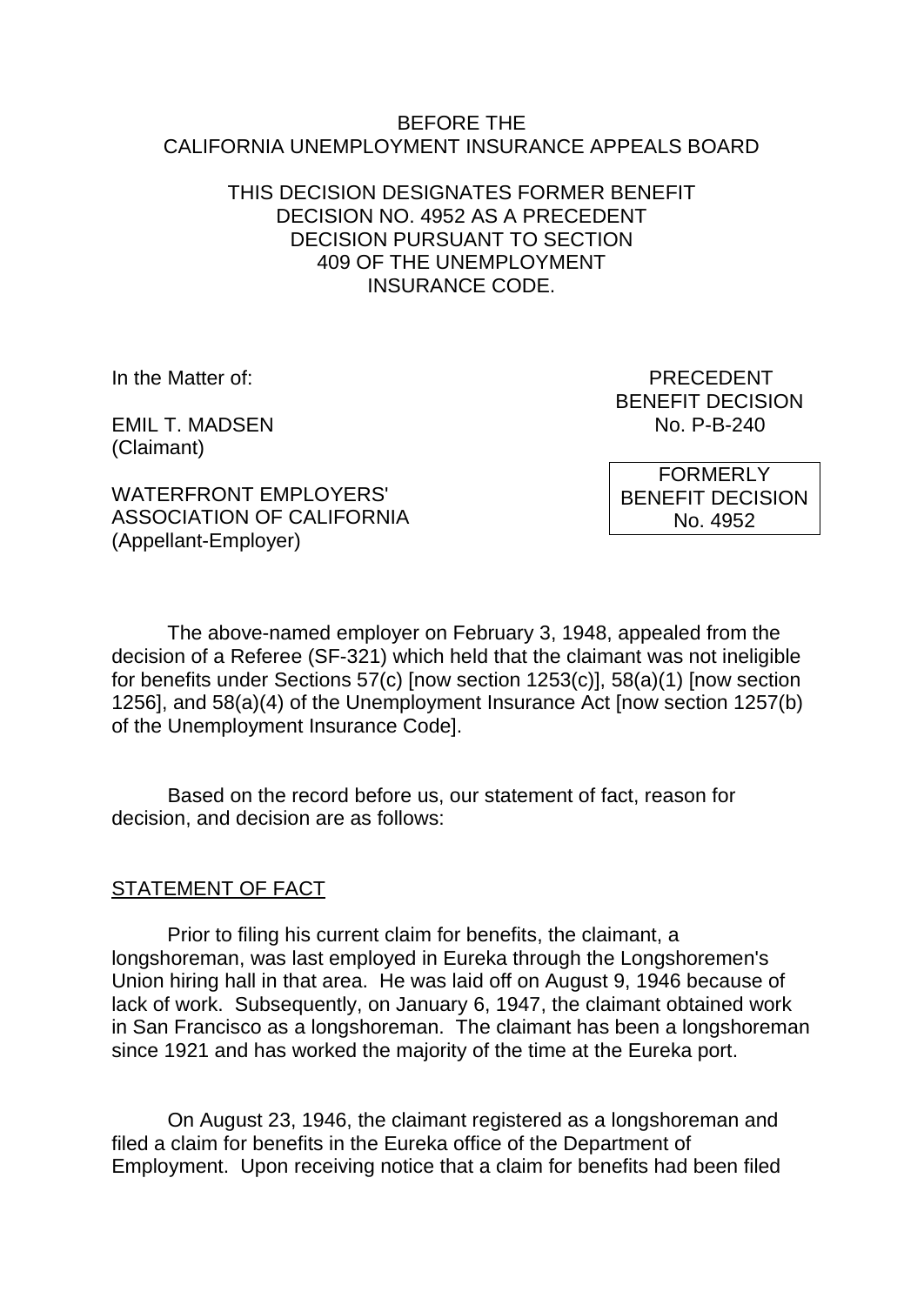the employer herein protested, and on October 10, 1946, the Department issued a determination which held that the claimant was not ineligible for benefits under Sections 58(a)(1) [now section 1256], 58(a)(4) [now section 1257(b)], and 57(c) of the Unemployment Insurance Act [now section 1253(c) of the code]. The employer herein appealed and a Referee affirmed the determination. The employer has appealed to this Appeals Board from the decision of the Referee.

Although the claimant maintained his permanent residence in Eureka, he moved from Eureka to San Francisco in January 1946, and obtained a monthly work permit in order to be eligible for employment through the hiring hall operated by the Waterfront Employers' Association and Longshoremen's Union in that area. His family remained in Eureka. The claimant worked in the San Francisco area as a longshoreman from January 1946, until May 1946, and at that time he was notified by his local union in Eureka that work would be available for him in Eureka so he returned home. The claimant returned to Eureka because his earnings in San Francisco had been reduced due to a lack of work and he was unable to continue to support two residences on his reduced salary. The claimant obtained work in Eureka in July 1946, and worked until August 6, 1946, when he was laid off for lack of work. Subsequently the claimant filed his current claim for benefits.

As far as the record discloses the claimant, throughout his period of unemployment, was ready, willing, and able to accept work for which he was qualified by training and experience as a longshoreman and was registered with the union hiring hall in Eureka at all times for such work.

#### REASON FOR DECISION

The Appeals Board has previously held that where a claimant is a permanent resident of a locality and becomes unemployed because industry is no longer able to offer him employment, the claimant is held to have remained a member of the labor force although unable to continue as an active member.

In the instant case the claimant, a permanent resident of Eureka, after becoming unemployed sought to continue as an active member of the labor force. He was registered at the union hiring hall for work in his usual occupation as a longshoreman. There is no evidence in the record to show that the claimant placed any unreasonable restrictions or limitations on acceptable employment. Under these circumstances, we hold that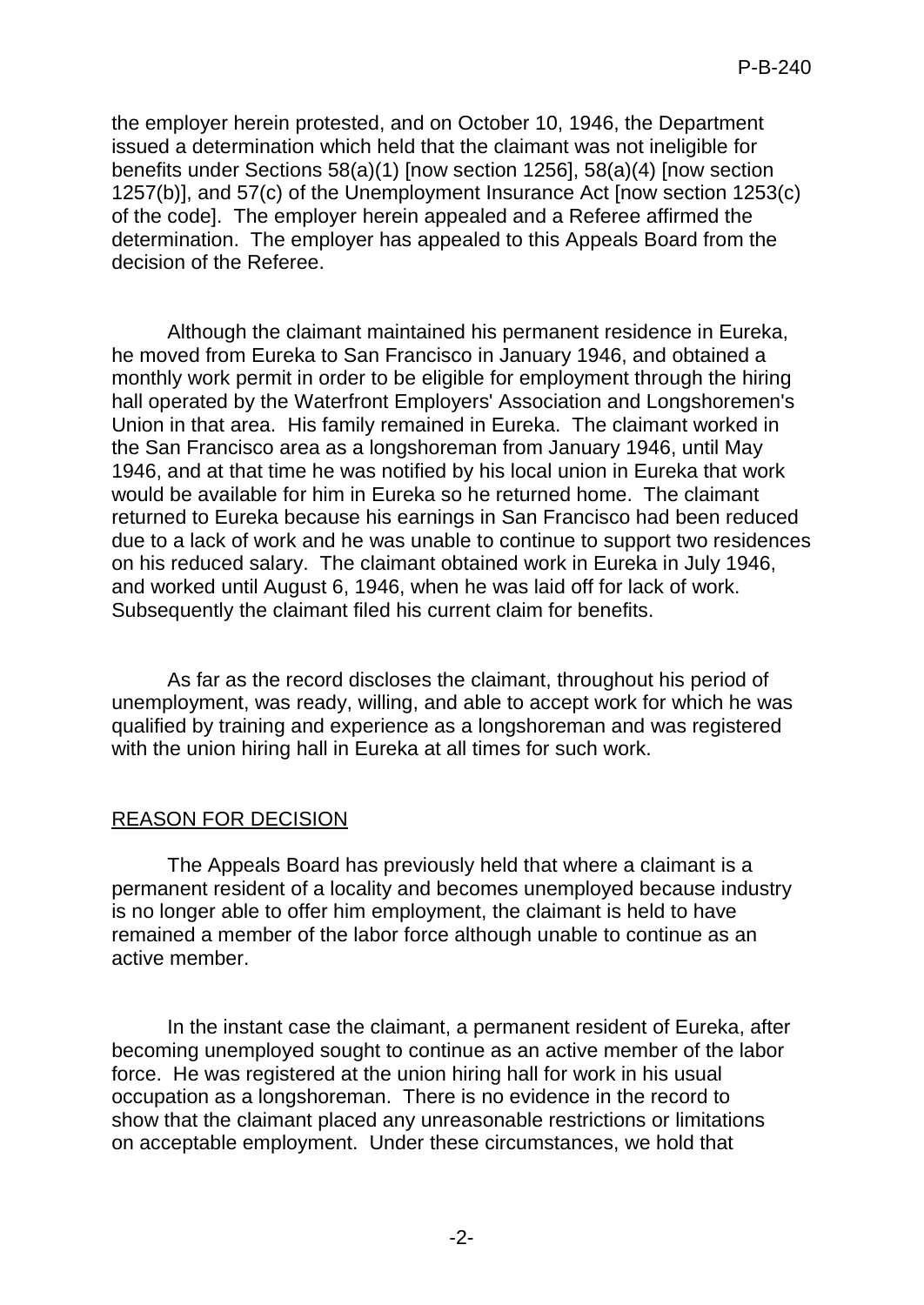the claimant's unemployment was due not to his withdrawal from the labor market, but rather to the failure of industry to offer him employment. Therefore, we conclude that the claimant met the availability requirements of Section 57(c) of the Act [now section 1253(c) of the code] during the period involved in this appeal.

The issues arising under Section 58(a) [now section 1256 of the code] and 58(a)(4) of the Act [now section 1257(b) of the code] are based upon the employer's contentions that the claimant did not have good cause to return to Eureka from San Francisco in 1946 and further that he did not have good cause to refrain from returning to San Francisco from Eureka when work was available in the former city and not in the latter.

However, the claimant had good cause to leave his San Francisco employment when his earnings were reduced and he had prospects of almost immediate employment in Eureka, since his home and family were in the latter city and he was required to maintain his two residences when he worked in San Francisco. There is no evidence that a specific offer of re-employment was ever made to him and, in any event, the claimant had good cause to refuse employment offered several hundred miles from his home. Such employment is not suitable, and is not made so simply because the claimant had accepted similar employment in the past.

#### **DECISION**

The decision of the Referee is affirmed. Benefits are allowed provided the claimant is otherwise eligible.

Sacramento, California, June 10, 1948.

# CALIFORNIA UNEMPLOYMENT INSURANCE APPEALS BOARD

TOLAND C. McGETTIGAN, Chairman

MICHAEL B. KUNZ

# GLENN V. WALLS